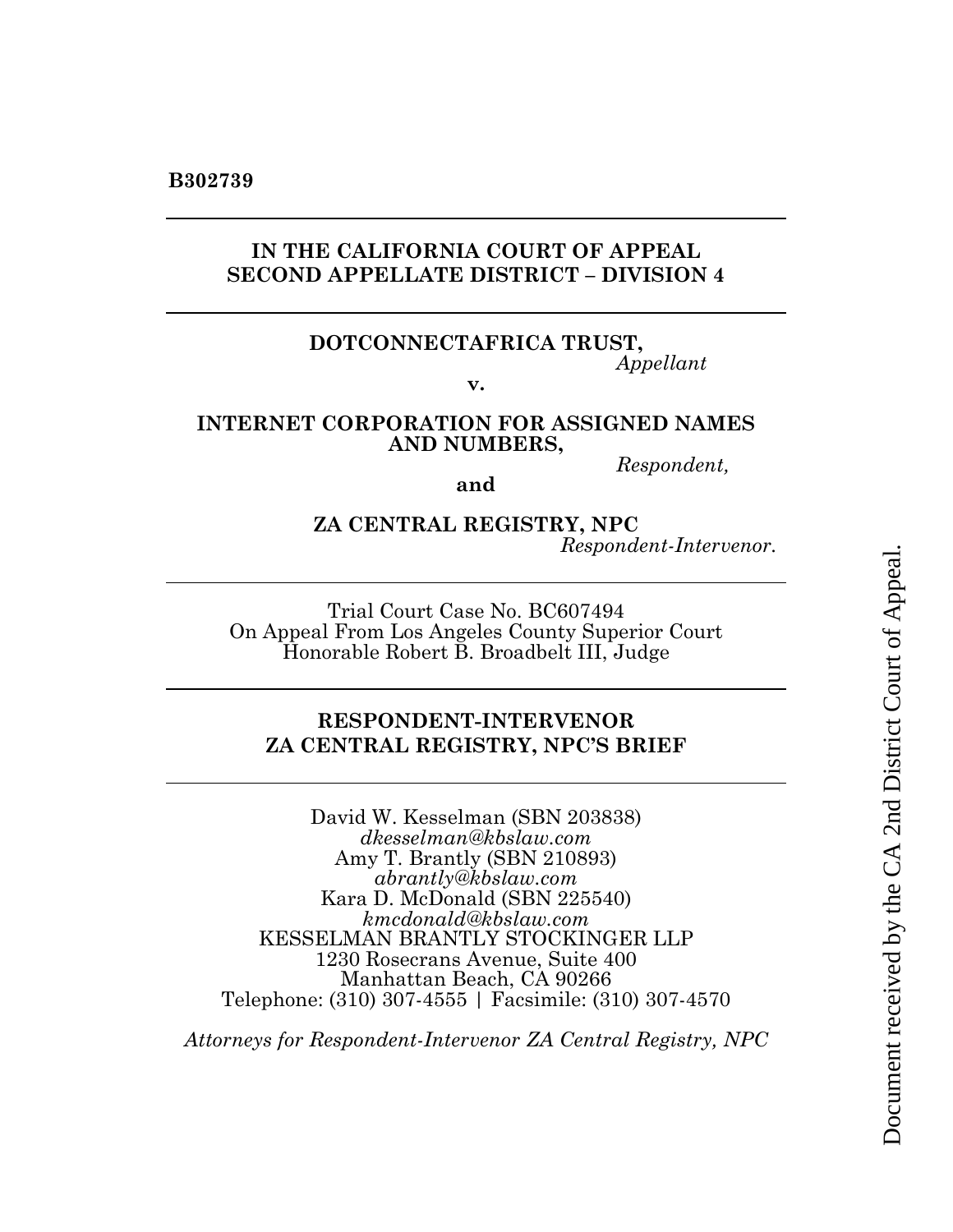#### TO BE FILED IN THE COURT OF APPEAL APP-008

| <b>COURT OF APPEAL</b>                                                                                                                                                     | Second APPELLATE DISTRICT, DIVISION 4                                                                     | <b>COURT OF APPEAL CASE NUMBER:</b><br>B302739                                                                                                                                                                                                                                                                                                   |
|----------------------------------------------------------------------------------------------------------------------------------------------------------------------------|-----------------------------------------------------------------------------------------------------------|--------------------------------------------------------------------------------------------------------------------------------------------------------------------------------------------------------------------------------------------------------------------------------------------------------------------------------------------------|
| ATTORNEY OR PARTY WITHOUT ATTORNEY:<br>INAME: David W. Kesselman<br><b>FIRM NAME: Kesselman Brantly Stockinger LLP</b><br>STREET ADDRESS: 1230 Rosecrans Avenue, Suite 400 | STATE BAR NUMBER: 203838                                                                                  | <b>SUPERIOR COURT CASE NUMBER:</b><br>BC607494                                                                                                                                                                                                                                                                                                   |
| Ісітү: Manhattan Beach<br>TELEPHONE NO.: 310-307-4555<br>E-MAIL ADDRESS: dkesselman@kbslaw.com<br>ATTORNEY FOR (name): Respondent-Intervenor ZA CENTRAL REGISTRY, NPC      | ZIP CODE: $90266$                                                                                         |                                                                                                                                                                                                                                                                                                                                                  |
| APPELLANT/ DotConnectAfrica Trust<br>PETITIONER:<br>RESPONDENT/<br>REAL PARTY IN INTEREST: et al.                                                                          | Internet Corporation For Assigned Names and Numbers,                                                      |                                                                                                                                                                                                                                                                                                                                                  |
| (Check one):<br>$\mathbf{x}$                                                                                                                                               | <b>CERTIFICATE OF INTERESTED ENTITIES OR PERSONS</b><br>INITIAL CERTIFICATE [<br>SUPPLEMENTAL CERTIFICATE |                                                                                                                                                                                                                                                                                                                                                  |
|                                                                                                                                                                            |                                                                                                           | Notice: Please read rules 8.208 and 8.488 before completing this form. You may use this form for the initial<br>certificate in an appeal when you file your brief or a prebriefing motion, application, or opposition to such a<br>motion or application in the Court of Appeal, and when you file a petition for an extraordinary writ. You may |

also use this form as a supplemental certificate when you learn of changed or additional information that must

1. This form is being submitted on behalf of the following party (name):

|                                                                                                                                                                                                                                    | 1. This form is being submitted on behalf of the following party <i>(name</i> ): |                                                                            |  |  |
|------------------------------------------------------------------------------------------------------------------------------------------------------------------------------------------------------------------------------------|----------------------------------------------------------------------------------|----------------------------------------------------------------------------|--|--|
| 2.<br>There are no interested entities or persons that must be listed in this certificate under rule 8.208.<br>a.<br>x                                                                                                             |                                                                                  |                                                                            |  |  |
| Interested entities or persons required to be listed under rule 8.208 are as follows:<br>b.                                                                                                                                        |                                                                                  |                                                                            |  |  |
|                                                                                                                                                                                                                                    | <b>Full name of interested</b><br>entity or person                               | of Appeal<br>2nd District Court<br><b>Nature of interest</b><br>(Explain): |  |  |
| (1)                                                                                                                                                                                                                                |                                                                                  |                                                                            |  |  |
| (2)                                                                                                                                                                                                                                |                                                                                  |                                                                            |  |  |
| (3)                                                                                                                                                                                                                                |                                                                                  |                                                                            |  |  |
| (4)                                                                                                                                                                                                                                |                                                                                  |                                                                            |  |  |
|                                                                                                                                                                                                                                    |                                                                                  |                                                                            |  |  |
|                                                                                                                                                                                                                                    |                                                                                  |                                                                            |  |  |
| (5)<br>Continued on attachment 2.<br>The undersigned certifies that the above-listed persons or entities (corporations, partnerships, firms, or any other<br>association, but not including government entities or their agencies) |                                                                                  |                                                                            |  |  |
| Date: March 3, 2021                                                                                                                                                                                                                |                                                                                  |                                                                            |  |  |
|                                                                                                                                                                                                                                    |                                                                                  |                                                                            |  |  |
|                                                                                                                                                                                                                                    |                                                                                  |                                                                            |  |  |

be disclosed.

CERTIFICATE OF INTERESTED ENTITIES OR PERSONS Cal. Rules of Court, rules 8.208, 8.488

www.courts.ca.gov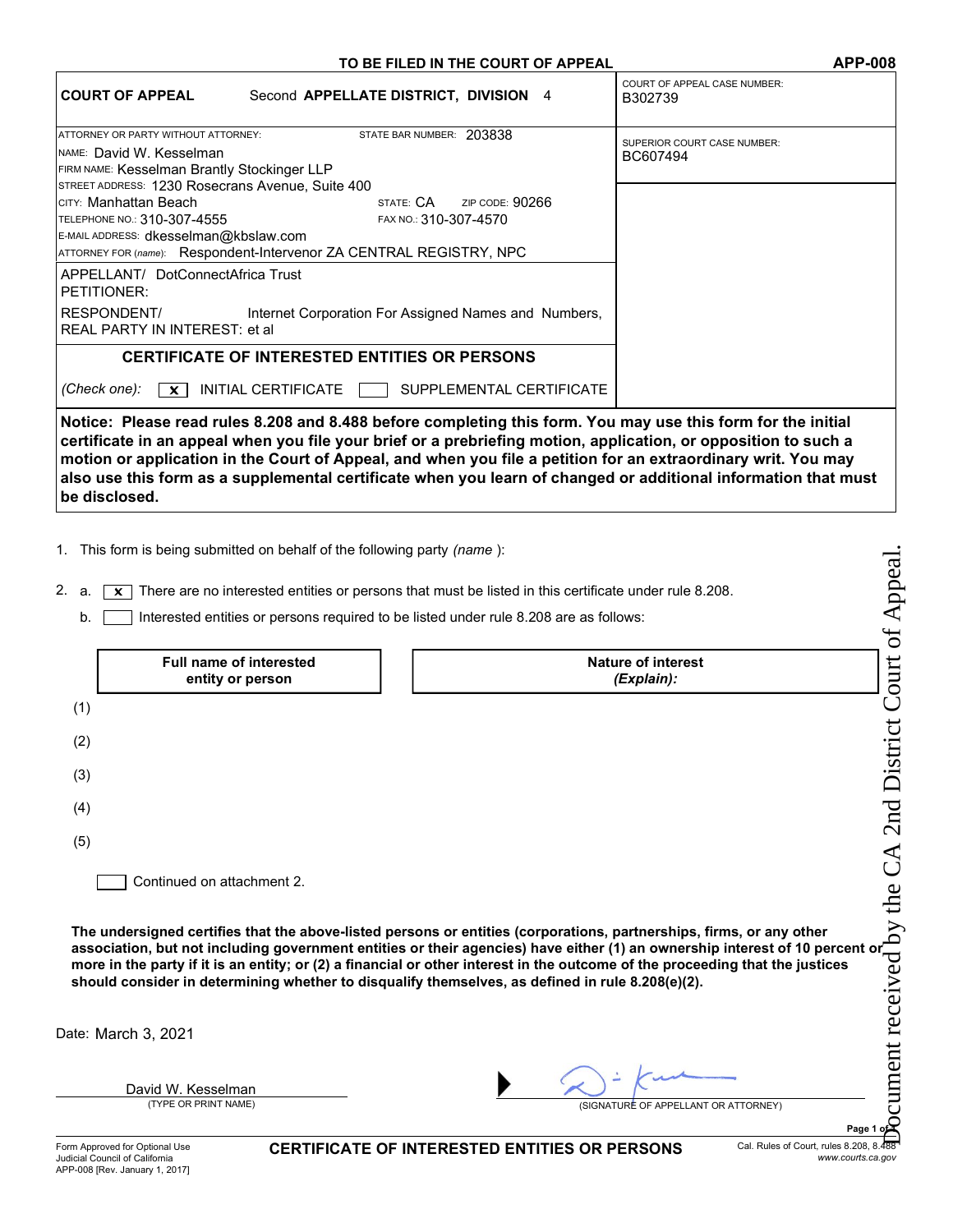# **TABLE OF CONTENTS**

<span id="page-2-0"></span>CERTIFICATE OF INTERESTED PARTIES ............................... 2

[TABLE OF CONTENTS..................................................................](#page-2-0) 3

[TABLE OF AUTHORITIES............................................................](#page-3-0) 4

| I.   |                                            |                                                          |
|------|--------------------------------------------|----------------------------------------------------------|
| II.  | THE AWARD OF COSTS TO ZACR SHOULD BE       |                                                          |
|      | AFFIRMED BECAUSE DCA FORFEITED ANY         |                                                          |
|      | ARGUMENT THAT THE AWARD WAS IMPROPRER      |                                                          |
|      | BY FAILING TO RAISE THE ISSUE ON APPEAL  6 |                                                          |
| III. |                                            |                                                          |
|      |                                            |                                                          |
|      |                                            |                                                          |
|      |                                            | Document received by the CA 2nd District Court of Appeal |
|      |                                            |                                                          |
|      |                                            |                                                          |
|      |                                            |                                                          |
|      |                                            |                                                          |
|      |                                            |                                                          |
|      |                                            |                                                          |
|      |                                            |                                                          |
|      |                                            |                                                          |
|      |                                            |                                                          |
|      |                                            |                                                          |
|      |                                            |                                                          |

# Page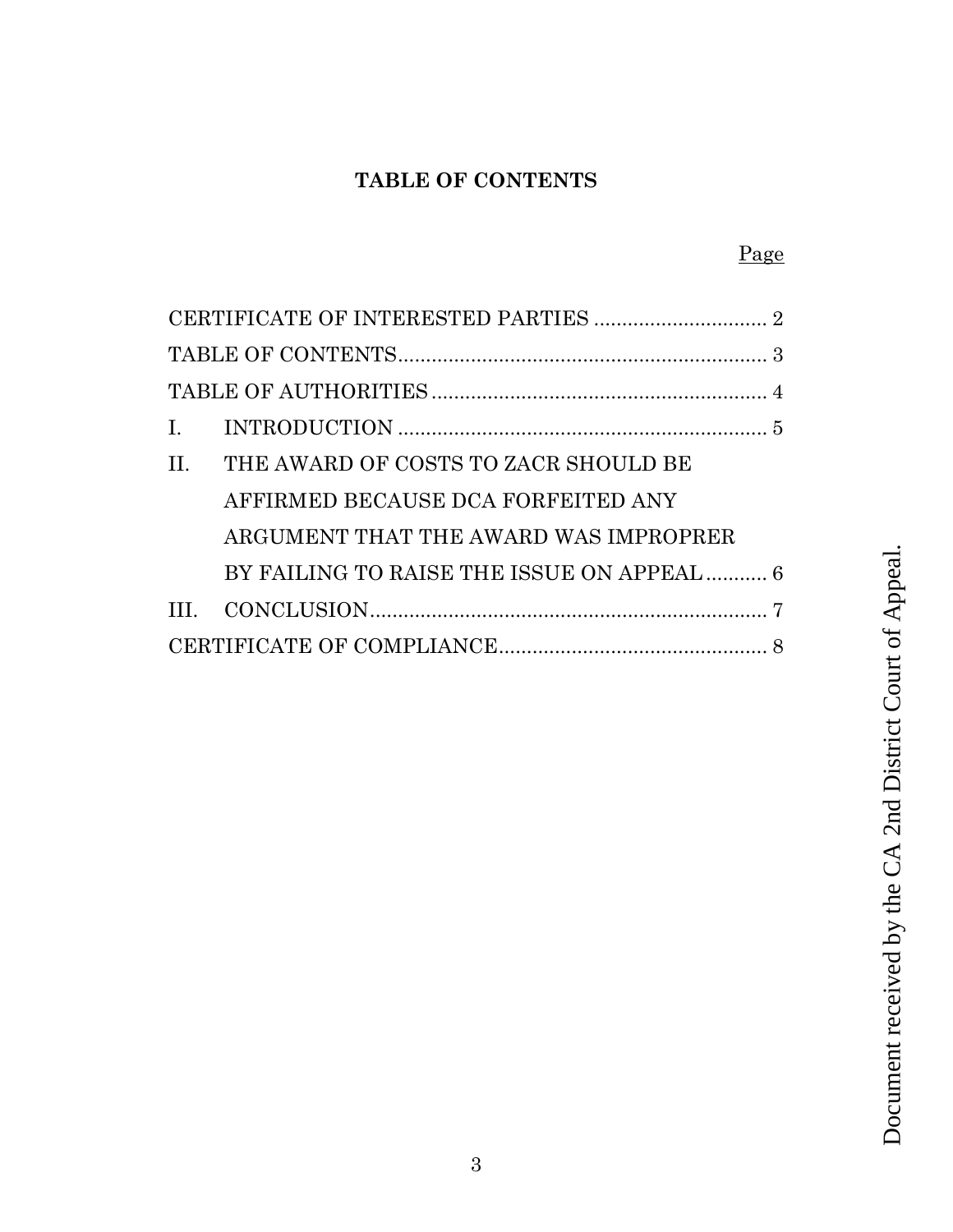# **TABLE OF AUTHORITIES**

# Page(s)

# <span id="page-3-0"></span>**Cases**

| Paulus v. Bob Lynch Ford, Inc., |  |
|---------------------------------|--|
|                                 |  |
|                                 |  |
| Safeway Wage & Hour Cases,      |  |
|                                 |  |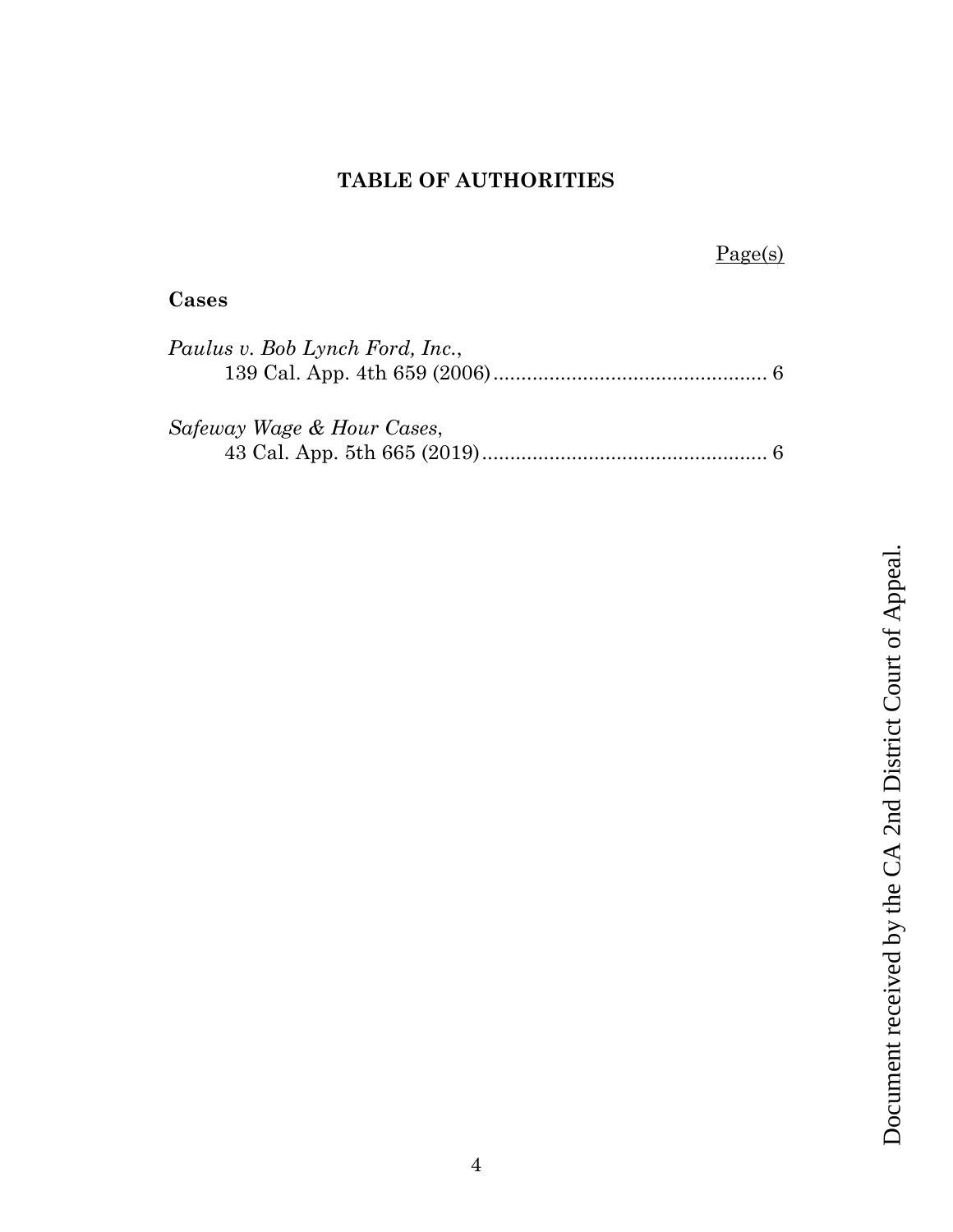# **I. INTRODUCTION**

<span id="page-4-0"></span>This Court should affirm the trial court's award of \$46,634.49 in costs to Intervenor-Respondent ZA Central Registry, NPC ("ZACR"). For years, Plaintiff-Appellant DotConnectAfrica Trust ("DCA") sought to judicially invalidate a contract between intervenor ZA Central Registry, NPC ("ZACR") and Defendant-Respondent Internet Corporation for Assigned Names and Numbers ("ICANN"). Specifically, by its Tenth Claim in its First Amended Complaint ("FAC"), DCA sought a declaration that the ten-year Registry Agreement between ZACR and ICANN for the operation of the gTLD .Africa should be declared null and void. (2AEX1558-1587, First Amended Complaint at ¶¶ 126-132.[1](#page-4-1)) Accordingly, ZACR was forced to intervene in the underlying action to protect its interests in the Registry Agreement. During the next three years, ZACR actively participated in the litigation, including briefing and arguing against DCA's motion for a preliminary injunction, propounding and responding to discovery, participating in depositions, and preparing for trial. (2CCT444- 452, Opposition to Motion to Tax Costs; 2CCT381-443, Declaration of David W. Kesselman.[2\)](#page-4-2) In doing so, ZACR incurred

<span id="page-4-1"></span><sup>&</sup>lt;sup>1</sup> The citation to "AEX" refers to the volumes of trial exhibits and transcripts lodged by DCA on December 3, 2020.

<span id="page-4-2"></span><sup>2</sup> Citations to "CCT" refer to the Clerk's Transcript relating to DCA's appeal of the cost awards to ZACR and Respondent ICANN, which was filed on September 9, 2020.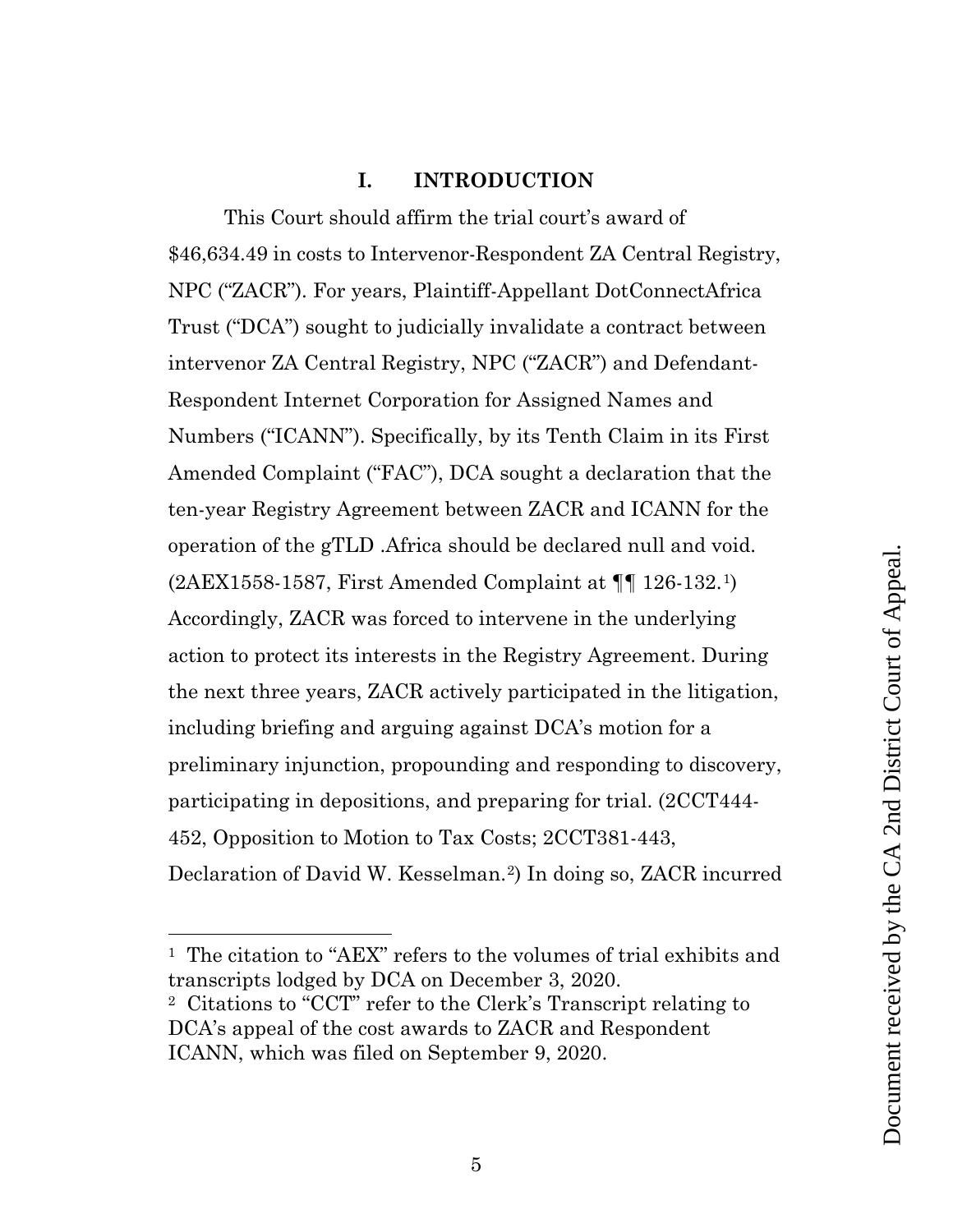tens of thousands of dollars in costs. (*Id.*) On October 3, 2019, this Court ruled that DCA was judicially estopped from pursuing this action and dismissed DCA's lawsuit in full. (20MCT4526-4537, Statement of Decision; 20MCT4522-4524, Final Judgment.<sup>3</sup>) As a prevailing party, ZACR timely filed a verified cost memorandum. (2CCT60-72). On March 11, 2020, the trial court ordered costs in the amount of \$46,634.49. (2CCT525-535). DCA appealed.[4](#page-5-2)

# <span id="page-5-0"></span>**II. THE AWARD OF COSTS TO ZACR SHOULD BE AFFIRMED BECAUSE DCA FORFEITED ANY ARGUMENT THAT THE AWARD WAS IMPROPRER BY FAILING TO RAISE THE ISSUE ON APPEAL**

On Appeal, DCA's opening brief makes no mention of the trial court's award of costs to ZACR. Accordingly, DCA has forfeited any argument that the trial court erred or abused its discretion in awarding costs to ZACR. *See, e.g. Safeway Wage & Hour Cases*, 43 Cal. App. 5th 665, 687 n. 9 (2019) (contentions not raised in opening brief are forfeited); *Paulus v. Bob Lynch Ford,* 

<span id="page-5-1"></span><sup>3</sup> Citations to "MCT" refer to the Clerk's Transcript relating to DCA's appeal of the trial court's dismissal of its claims, which was filed on June 18, 2020.

<span id="page-5-2"></span><sup>4</sup> DCA appealed both the trial court's dismissal of its claims and the trial court's order awarding costs to ZACR and ICANN. On July 14, 2020, the appeals were ordered consolidated for the purposes of briefing, argument, and decision. (Order Consolidating Appeals, July 14, 2020.)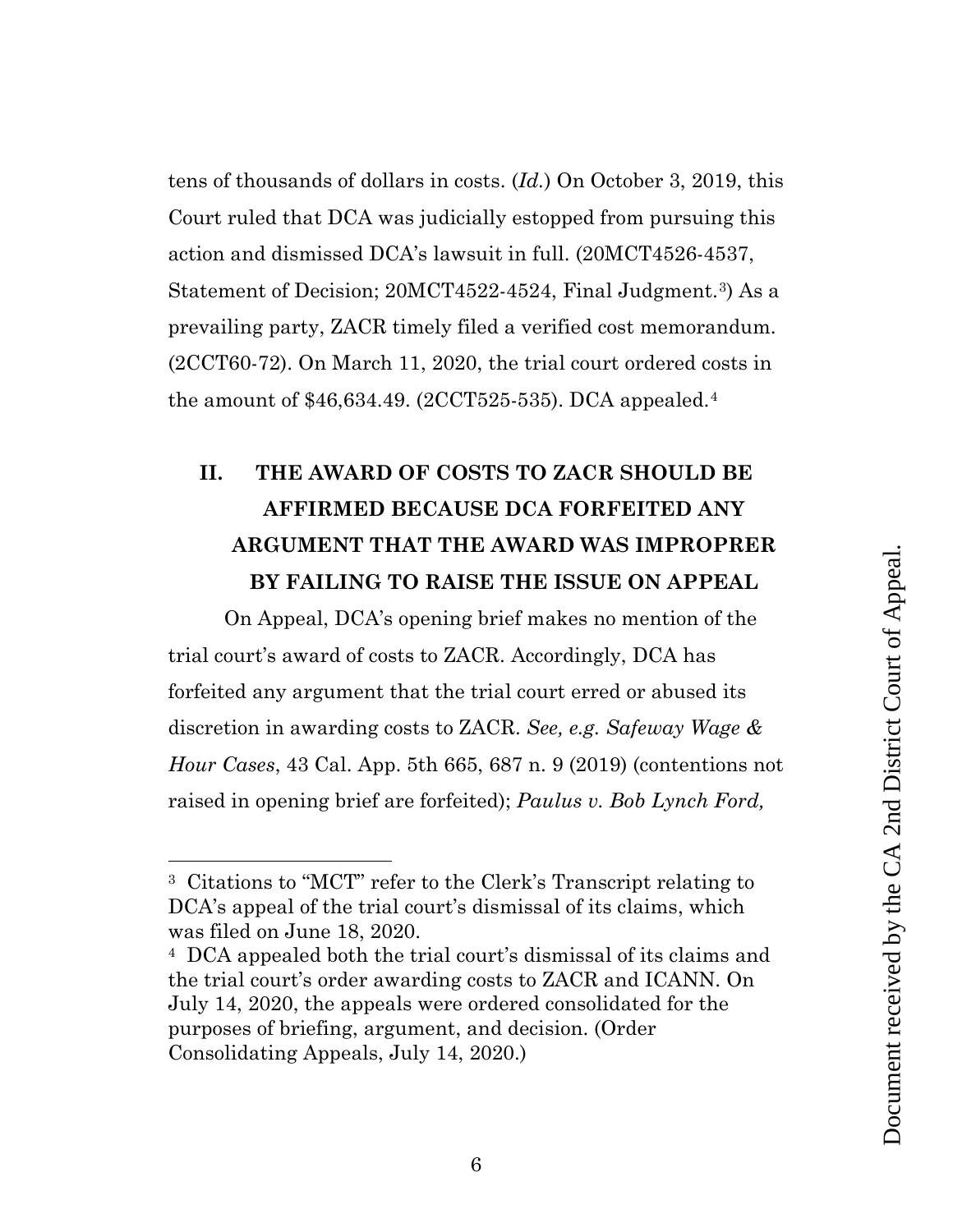*Inc.*, 139 Cal. App. 4th 659, 686 (2006) (affirming award of fees and costs where appellant failed to preserve argument in opening brief). Accordingly, this Court should affirm the trial court's award of costs to ZACR in its entirety.[5](#page-6-1)

### **III. CONCLUSION**

<span id="page-6-0"></span>For the reasons set forth herein, the trial court's award of \$46,634.49 in costs to ZACR should be affirmed.

Dated: March 3, 2021

Respectfully submitted,

### KESSELMAN BRANTLY STOCKINGER LLP

By: *s/David W. Kesselman* David W. Kesselman Amy T. Brantly Kara McDonald

Attorneys for Respondent-Intervenor ZA CENTRAL REGISTRY, NPC

<span id="page-6-1"></span><sup>5</sup> ZACR did not participate in the Phase I Trial on the issue of judicial estoppel and therefore does not separately address DCA's contentions on appeal as to the trial court's ruling on that issue. The trial court's ruling and its dismissal of the underlying action should be affirmed for the reasons set forth in ICANN's respondent's brief.